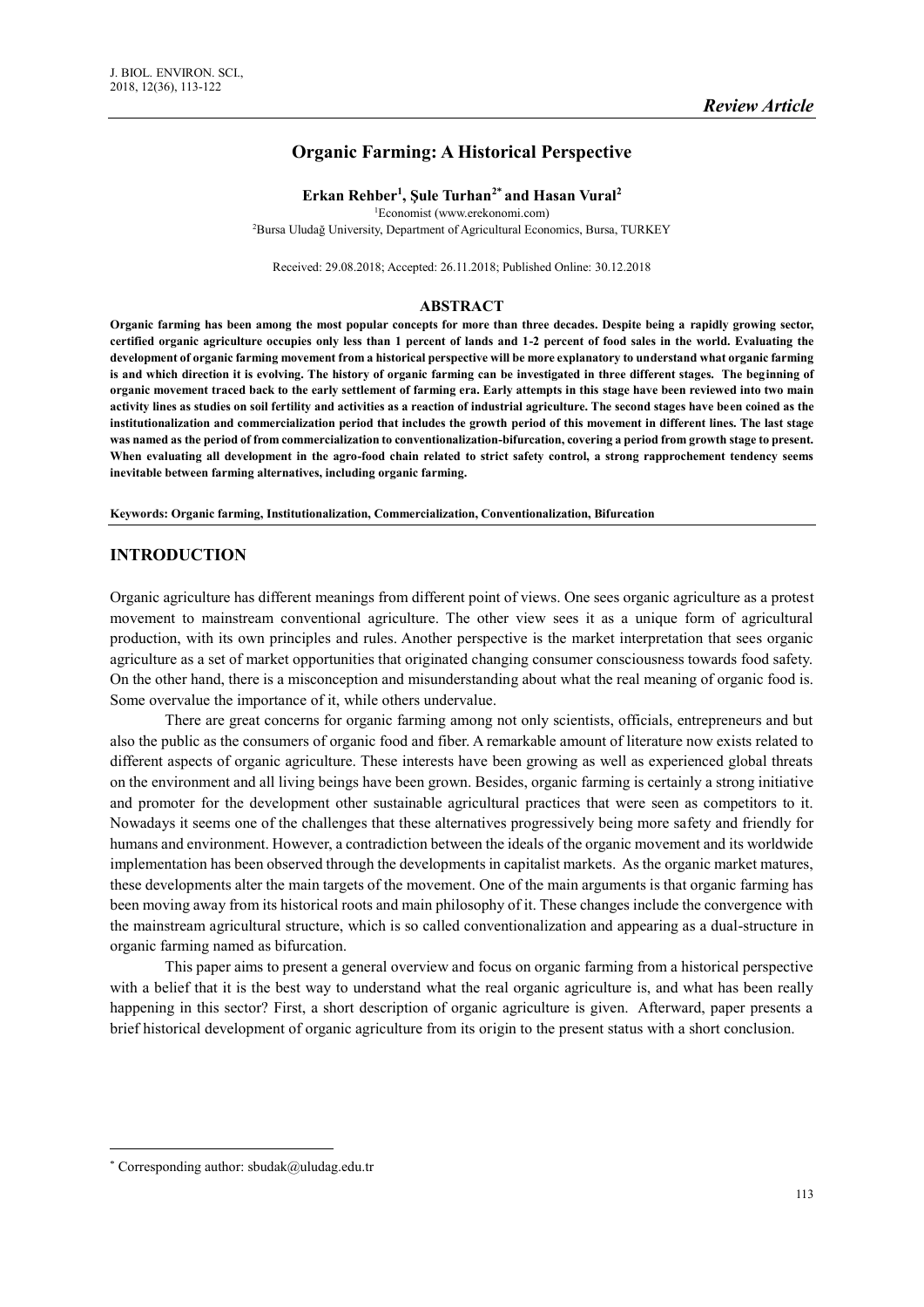### **THE MEANING OF ORGANIC FARMING**

The term of organic is originated from Greek **organikos** 'relating to an organ or instrument. The original meaning of organ was related to an organ of the body (Olioso, 2008) There was an understanding before the 18th century that the substance material of living organisms was fundamentally different from that of non-livings. Materials and products received from living organisms were considered organic, while non-living things were mineral or inorganic (Rehber, 2011). The scientists realized that this traditional distinction is not rational and all material substances are constructed from the same set of chemical elements with the invention of chemistry in the late 18th century. Nowadays the word organic is used to describe all complex carbon based molecules without depending on whether they are actually products of an living organism or products of laboratory synthesis. **Then, the idea of only some crops and cows are organic, while all others are not is not realistic** (Silver, 2007). **Under this discussion, it would be better to consider the subject production system as ecologic or biologic instead of being organic** (Rehber, 2011). However, the concept of organic farming is used in this paper, in accordance with the worldwide usage.

Presently organic farming is a well-defined concept and a movement that has been based on a strong legislations and institutions. Lady Eve Balfour indicated some basic criteria of organic farming in her statement in the first IFOAM Conference in 1977. **Real organic production is a process claim rather than a product as a regulated and a certified activity**. **Certified organic products mean that the products are produced according to the standards related to growing and processing methods established by the authorities. Generally a third party inspection is an important part the whole story. On the other hand, it is also confusing that an organic**  label does not refer to residue free healthy food. When the concept and principles of organic farming are concerned, indigenous products, which are called **organics by defaults** and products that are collected in the wild named as **wild collected product** beside the organically grown certified products have to be considered. **Organics by defaults** have been practiced in many less developed countries in Africa and Asia. For example, a study indicated that 65% of the country-cropped areas in India are organic by default (Bhagat and Bhagat, 2004)). It is also argued that in some developing countries many farmers have been practicing organic by default, a lower level use of chemicals (fertilizer and pesticide) application, because of the decline in subsidies on agriculture and imports under the restructuring and trade liberation policies (Murphy and Trauger, 2005,). Those who have been using these farming methods are also termed as **de-facto organic farmers**. They cannot be considered **real organic farmers** because their way of farming is sometimes soil depleting and unproductive. The **wild collected or indigenous products** like medicinal plants and herbs, wild mushrooms etc. are harvested from non-cultivated areas. This term covers not only plants or parts of plants but also land animals such as wild bees and some aquatic organisms etc. (Anonymous, 2007).

#### **HISTORICAL DEVELOPMENT OF ORGANIC FARMING**

When evaluating development of organic farming movement from a historical perspective, it would be more explanatory to investigate this process into different stages. The beginning of organic movement traced back to the early settled farming era. The period between this beginning and its efforts in realizing organic agriculture as an alternative to the mainstream agricultural activities can be assumed as the first stage of organic movement. Attempts in this stage have been reviewed into two main activity lines as **studies on soil fertility** and **activities as a reaction of industrial agriculture.** The second stage has been coined as the **institutionalization and commercialization period** that includes the growth period of this movement in different lines. The last stage was named as the period of **from commercialization to conventionalization-bifurcation** covering a period from growth stage to present.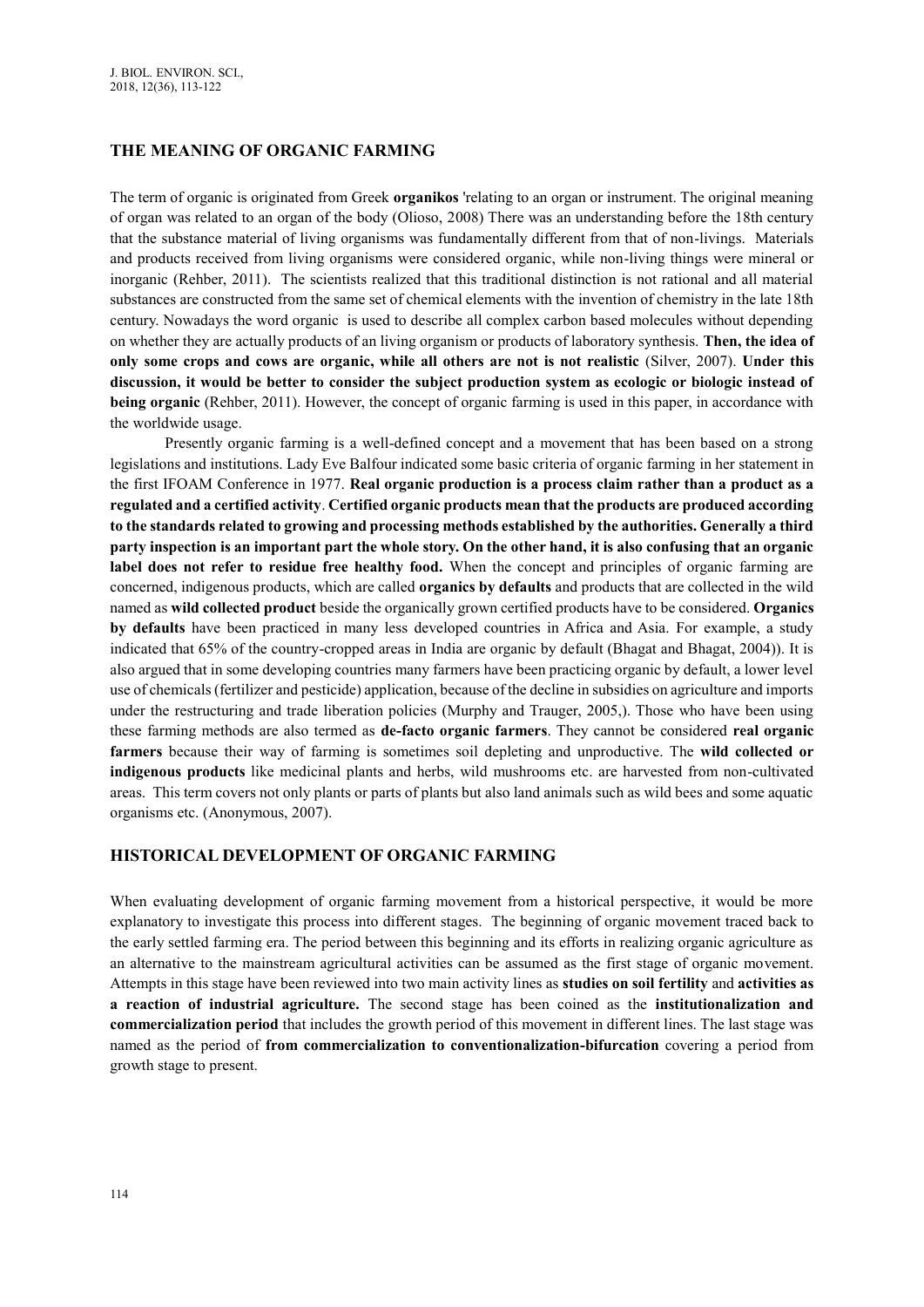## **EARLY ATTEMPTS (PIONEER STUDIES)**

Studies of this period were the main drives behind the development of the organic movement that can be evaluated in two main lines. The first line studies of organic farming movement are related with soil fertility (**preservation soil structure and soil building**). This period almost had begun with the settled agriculture. Naturally, early farming activities were based on only land and labor and real organic. As announced by the Organic Institute**, all agriculture was generally organic until the 1920's** (Korcak, 1992).

The farming cultures of the Far East influenced the experiences of the people in the early stages of organic farming (Vogt**,** 2007). For example, **Franklin H. King** traveled to Japan, Korea and China and came back with some ideas of organic culture from his travel and prepared his best-known book; **Farmers of Forty Centuries**. He described a kind of agriculture what he called **permanent agriculture** based on crop rotation, green manuring, intercropping, soil conservation and recycling of organic matters (Paull, 2006).

**Ewald Könemann** was the pioneer of 'natural farming' in Germany**.** Conservation tillage, composting, application of rock powder, green manuring were the main subjects of his studies. "Viehloser Ackerbau – naturgemäße Bodenbearbeitung" (Farming without Animals – Natural Soil Cultivation) was published in the **Life Reform journal** in 1925 as his first article (Vogt, 2007).

**Louis Bromfield** was a prolific author of 31 fiction and non-fiction works, including the 1927 Pulitzer Prize-winning **Early Autumn**. He continued to write fiction throughout the 1920's and early 1930's. In that period of the time a kind of **back to the land** or **country life movement** began among the people who lives in city dwellers chose to move to the country in favor of a simple and quite life**.** Some books of Bromfield including **Pleasant Valley**, focused on soil conservation and other farming issues (Beeman, 1995).

**H. Müller** and his wife **M. Müller** were pioneer of organic agriculture in Switzerland and the German speaking countries collaborated with Hans Peter Rusch. One of the politicians, Hans Müller gave an impetus to organic-biological agriculture in 1930s and 1940s in Switzerland. He was planning rather direct and simplified relationship between the producers and consumers. His wife Maria Müller who grew up in the farm as him applied these theories to orchard production (Elzen et al. 2004). **Hans Peter Rush** adapted these ideas and incorporated them in a method founded on maximum utilization of renewable resources.

The importance of compost and lime-rich algae (composting, organic matter in soils, natural fertilizers with algae) was put forth by **Raoul Lemaire and Jean Boucher**. They were pioneers of organic farming in France (Niggli and Shukri 2014).

**Lady Eve Balfour** was an English farmer who studied at Reading University. She bought a farm with her sister in Suffolk. She was not only a farmer but also an educator, organic farming pioneer. She began to investigate the relationship between food, health and the soil, experimenting with compost on her own farm. She published her best-seller book, **The Living Soil in 1946,** which was a starter of the debate in this field (Balfour, 1977). She founded **The Soil Association** by a group of farmers in 1946 (Rundgren, 2002).

During this period, there were some independent studies in Japan. For example, **Mokichi Okada** began practicing nature farming in 1936. The main idea of Mokichi Okada was **"healthy soil = healthy plants and animals = healthy human beings"**.

One of the considerable actions related to soil conservation was observed in the USA. **Henry A. Wallace,**  who was the Agricultural Secretary between 1933 and 1940, wrote a book named, **New Frontier.** He established The Soil Conservation Service in 1935. According to Wallace, the main aims of this service were to conserve fertility, prevent soil erosion and promote good land use (Kupfer, 2001).

**Edward Faulkner** is remembered for his book **Plowman's Folly** (1945) and for his ideas about **permanent agriculture**. He was an experimental farmer. He criticized current farming practices and the negative applications of science and technology. He underlined the soil depletion as a main problem and opened a new era by saying, with the key sentence "the fact is that no one has ever advanced a scientific reason for plowing" (Faulkner, 1945).

**The second line studies (activities as a reaction of industrial agriculture)** in this stage go to the last quarter of the  $19<sup>th</sup>$  and throughout the  $20<sup>th</sup>$  century as a reaction to a series of changes in industrial agriculture. The production of chemical fertilizer was the leading force behind these activities. **Rudolf Steiner** is one of the well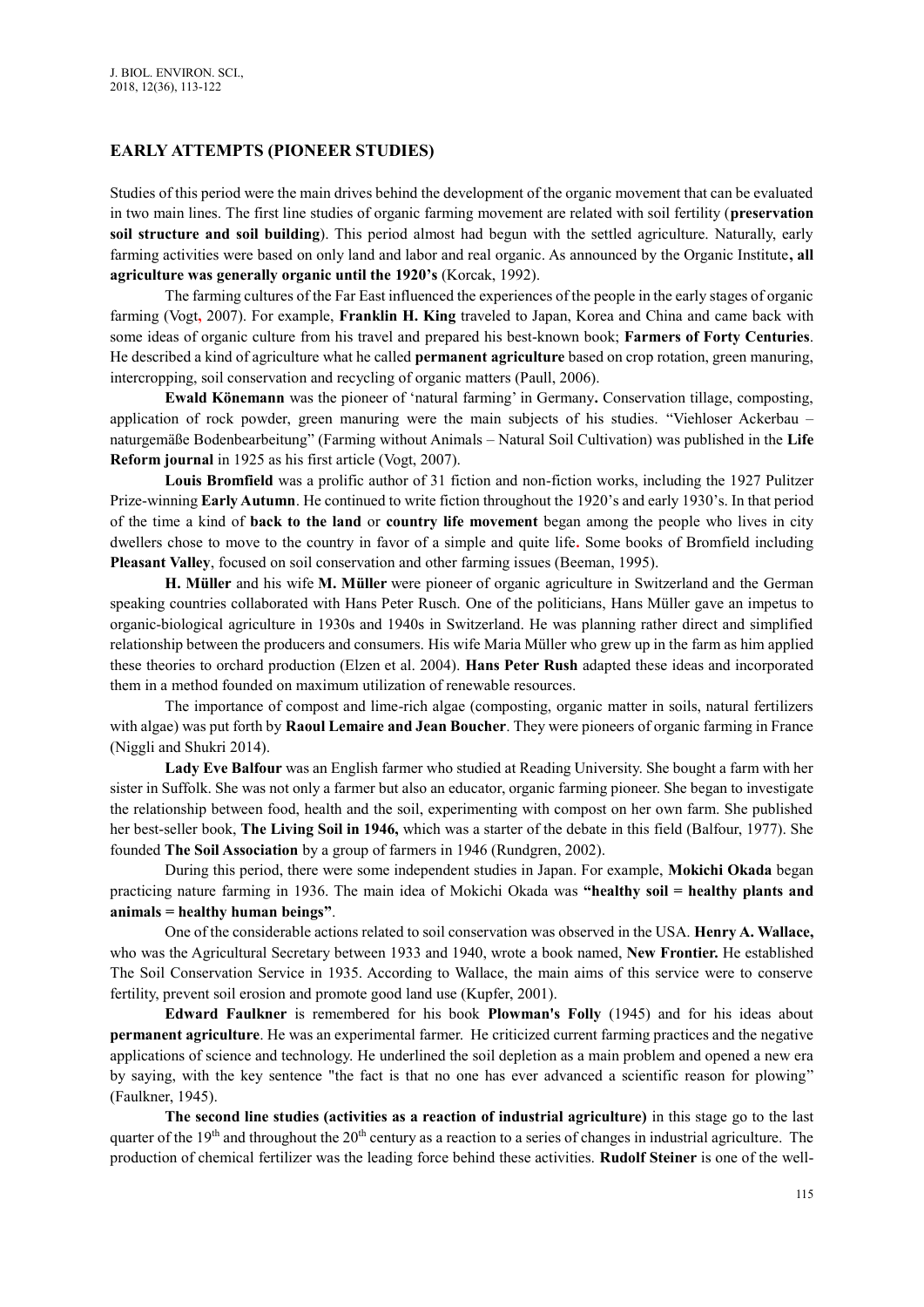known scientists whose ideas were an early response to chemical agriculture. The foundation of his research was the science of the spirit that he called **anthroposophy** (Childs, 1996). Anthroposophy is a kind of rationalized mysticism. Anthroposophical Society founded by Rudolf Steiner in Austria in 1912, which currently operates through an international foundation called **Demeter** (Sansavini, and Wollesen, 1992,). He gave lectures based on the idea that the **human being must live in harmony with the environment as the main part of the cosmic equilibrium** (Ullrich, 2000). Biodynamic farming was developed at the end of the 1920s in Germany, Switzerland, England**,** Denmark and the Netherlands. As a consequence of this movement, a kind of a first organic labeling system **Demeter** was created in 1924 based on the Steiner's ideas. The first standards published in 1928 distinguished between biodynamic products **Demeter I** and conversion products **Demeter II** (Vogt, 2007).

**Ehrenfried Pfeiffer** was a German scientist, soil scientist, leading advocate of biodynamic agriculture as a student of Rudolf Steiner. E. Pfeiffer moved to USA, consulted with those interested in **biodynamic farming**  and helped to form the **[Biodynamic Farming & Gardening Association](http://en.wikipedia.org/wiki/Biodynamic_Farming_%26_Gardening_Association)** in 1940. He worked closely with Rudolf Steiner to test and document many of the effects of biodynamic practices. He served as a bridge to convey biodynamic concepts to the English-speaking world. Pfeiffer published his book **Bio-Dynamic Farming and Gardening Soil Fertility Renewal and Preservation** in 1938. It was the first popular book about the biodynamic agriculture (Paull, 2009).

Expanding using chemicals in agriculture and modern plant breeding, improved agronomy changed agriculture in developed world after WW II. This development has been transferred to the developing world by some foundations. William S. Gaud from the USA coined the term **green revolution** to describe this phenomenal growth of agriculture in 1968 (Hazell, 2002). Besides, rapid development in processing and marketing of agricultural-food sector along with the changing structure of farming from subsistence to commercial types was called as **industrial and commercial agriculture**. Almost as parallel to this movement, individuals and related organizations have questioned the sustainability of the intensified agricultural system and considerable efforts have been devoted to give rise to alternatives such as organic farming. There is a common acceptance that the term organic, as a descriptor for a certain ecological agriculture system was first used by **Lord Walker James Northbourn** in his book **Look to the Land,** published in 1940 (39, 40). He was influenced by the thoughts of Rudolf Steiner. The term is used as **organic versus chemical farming** as the heading of chapter three (Kristiansen, 2006).

**Jerome Irving Rodale** was interested in the work of Ehrenfried Pfeiffer who was a partner of Rudolf Steiner. Rodale came under the influence of the organic movement, in part through the ideas of the biodynamic movement, especially the works of Ehrenfried **Pfeiffer**. He visited Pfeiffer's farm in Pennsylvania to share ideas. He published articles with Pfeiffer (Heckman, 2005). **Rodale** founded **Organic Farming and Gardening** magazine in 1942, (Now it is called as **Organic Gardening).** The first issue **of Organic Farming and Gardening** featured an article by Albert Howard. The magazine was printed 14,000 free copies as the first issue and sent to farmers free of charge. J. I. Rodale expanded his studies on Howard's ideas. He identified a number of good farming practices in his famous book **Pay Dirt** (Kuepper, and Gegner, 2004). He established the **US Soil Association** that was later known as the **Rodale Institute** to encourage and expand researches in organic farming (Jones, 2012). Meanwhile, it might be informative to mention about the world's second organic farming journal **Organic Farming Digest**. Australian Organic Farming and Gardening Society that was founded in 1944 as the first foundation in this field which had published this journal for almost five years (Paull, 2008).

**Albert Howard** lived in India for twenty-six years and worked in several agricultural research centers. He discovered the linkages between the health of the soil and the health of plants and animals fed by crops, that grown in that soil. These experiences were collected into his book **The Waste Product of Agriculture**  (Kristiansen, 2006). In 1943, Howard published a new book titled as **An Agricultural Testament** advocating farming without fertilizer and pesticides. He later published a book named as **A Study of Organic Agriculture** in 1947 which was the first book having the term organic agriculture in the title. **He was referred to as the father of modern organic farming.** Meanwhile it is necessary to mention his counterpart **Robert McCarrison's** studies. **The Medical Testament** was published by the 31 doctors in 1939. It was based on the Howard's work on crop breeding and Robert McCarrison's studies in nutrition (Addison, 2008).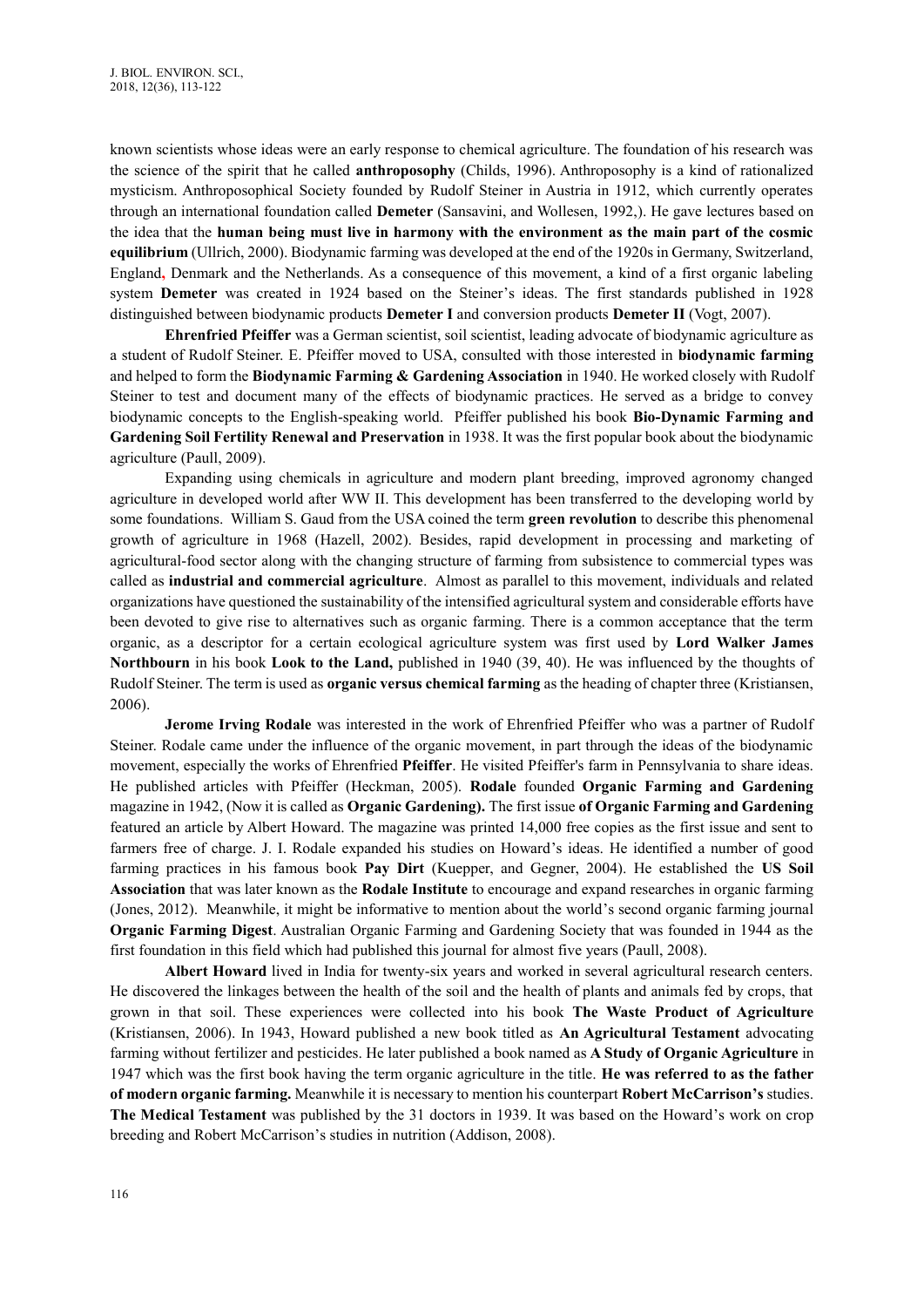**Paul Keene** was one of the first organic farmers. Paul Keene and his wife began teaching at the **Threefold Farm**, where they met Ehrenfried Pfeiffer. Keene worked and studied with Pfeiffer there for two years. He learned about farming practices of Howard's work while living in India on a two-year teaching contract in 1939. They bought a 100-acre farm, began organic farming, and founded a mail order organic Food Company in 1946. He mentioned organic practices in one of his books **Fear Not to Sow** (Sligh, and Cierpka, 2007).

The book **Silent Spring** published in 1962 by **Rachel Carson** is considered a key point for modern organic and environmental movements in the 1960's. She discusses the effects of pesticides and the theme of environmental connectedness in her book. The book made a huge impact and have launched to the worldwide environmental movement. Officially banning the use of DDT in 1972 was of the remarkable results of the book. **Silent Spring** has been called one of the most influential books of the 20th century (Kuepper and Gegner, 2004). **Helen K. Nearing** and her husband **Scott Nearing lived** a life experiencing a resistance environmental degradation, economic exploitation and militarism. They moved from New York City to live in a farmhouse on 65 acres in Vermont in 1932. They created organic gardens, handcrafted stone buildings, and practiced living simply on the farm for over 20 years. They are considered among the pioneers of organic farming in the USA. Their book **Living the Good Life** (1954) and other publications as well as their way of living promoted organic farming (Hynes, 2007).

**Masanobu Fukuoka** was a farmer and philosopher who was born and raised in the Japan. **One Straw Revolution** written by him was published in 2001. This book is one of the most interesting studies in this field. The main principles of his application were no cultivation. Using chemical fertilizer or prepared compost, weeding by tillage or herbicides and dependence of the chemicals were forbidden (Fukuoka, 2001). This method has been named as **Fukuoka Farming** after him.

# **THE INSTITUTIONALIZATION AND COMMERCIALIZATION PERIOD**

Beginning of the 1970's, a rapid institutionalization had been occurred while the research and practice of organic agriculture had been expanded worldwide along with a considerable increase for the demand of organic products. In this period, some studies in political and economic fields contributed to the organic movement. For example, **Limits to Growth** written by [D. H. Meadows,](http://en.wikipedia.org/wiki/Donella_Meadows) [D. L. Meadows,](http://en.wikipedia.org/wiki/Dennis_Meadows) J. Randers, and W. W. Behrens (1972) mainly focused on the consequences of a rapidly growing [world population](http://en.wikipedia.org/wiki/World_population) and finite resource supplies. The other wellknown book **Small is Beautiful (1973)** by **E. F. Schumacher** who was President of The Soil Association, explained the need for a new lifestyle and economic structure based on ecological and spiritual values (Moss, 2010).

In this period, the main organizations have been established which are presently active and realizing important functions. **Foundation Ecology & Agriculture** (Stiftung Ökologie & Landbau (**SÖL**) was founded in 1962 by **Karl Werner Kieffer** and has worked specifically on organic agriculture since 1977 (http://www.soel.de). Another important organization, **Bioland was founded in 1972, which is Germany's largest farmers' organization.** 

**Foundation of the International Federation of Organic Agricultural Movements (IFOAM)** in 1972 was the important cornerstone in the commercialization period. Currently, IFOAM has close to 800 [Affiliates](http://www.ifoam.bio/en/organic-umbrella/membership) in more than 100 countries. The Research Institute of Organic Agriculture (Forschungsinstitut für biologischen Landbau-**FiBL**) was founded in 1973. FİBL is the world's leading information and documentation center for organic agriculture. The German based FiBL Deutschland was founded in 2001. FiBL exists also in Austria since 2004. One of the organizations involved in organic agriculture is **The Louis Bolk Institute (LBI)** which is one of the largest independent research Institutes in Europe, specialized in organic agriculture (Lammerts et al. 2007).

**As a strictly controlled practice, organic farming needs some regulation arrangements.** The early norms for organic farming were more in a form of recommendations rather than standards. The federal government of the USA published a regulation for organic foods in 1990 and the EU adopted a regulation in 1991. Most of the standards and regulations are similar mainly because of the referencing of the same basic standards (**IFOAM standards, Codex Alimetarious and EU regulation etc**.) (Kallender and Rundgren, 2008). According the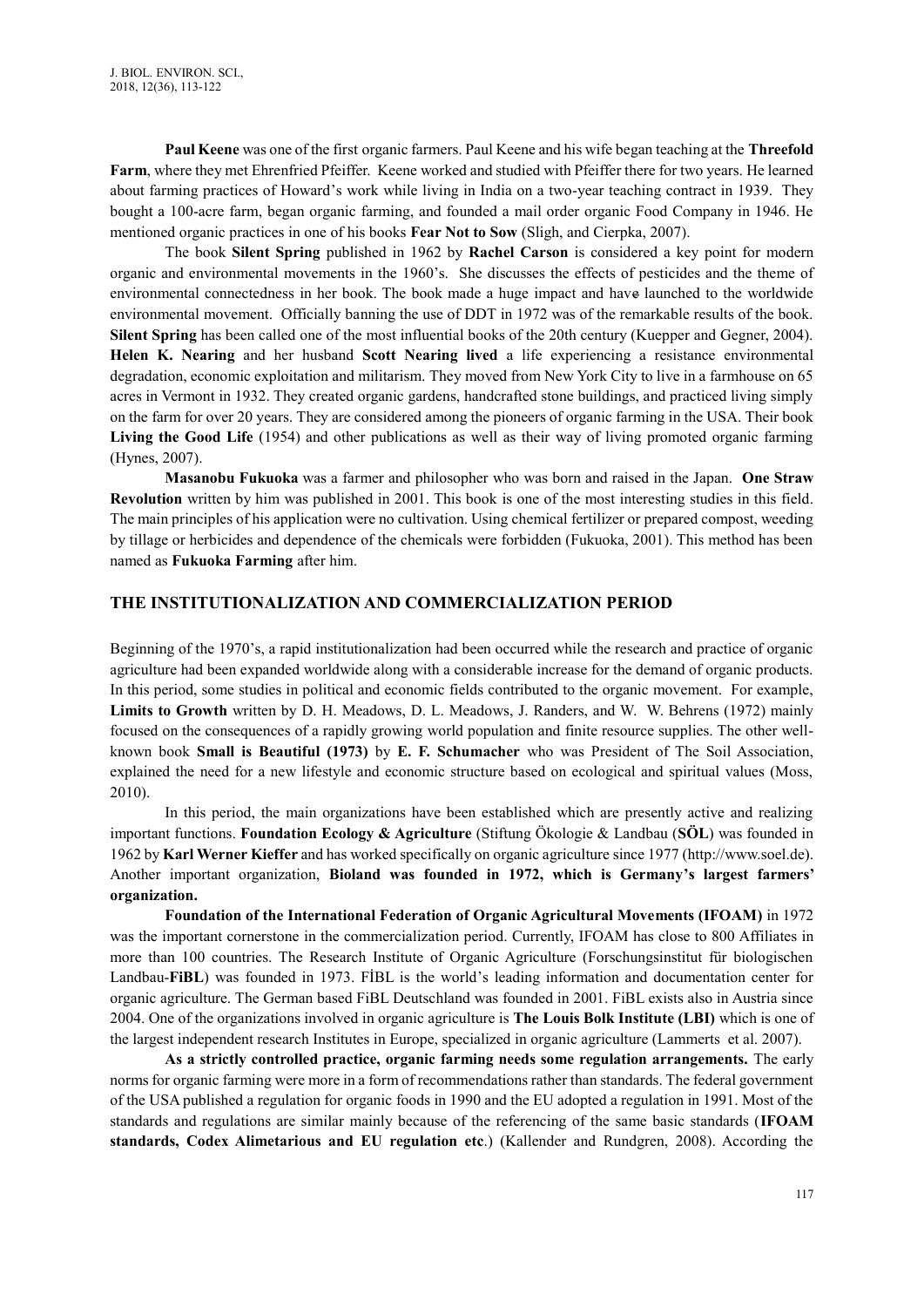IFOAM, the number of countries, which have organic regulation, was 87 in while eighteen countries are in the process of drafting in 2016 (Willer and Lernoud, 2017).

IFOAM and FiBL have been publishing a comprehensive book about statistic and trends since 2000 titled as **The World of Organic Farming** announcing it at annually organized BioFach Fairs. According to the IFOAM&FIBLE survey (2017), **global sales of organic food and drink reached 81,7 billion US Dollars in 2015**. North America and Europe generate most of the sales having over 90% (Sahota, 2017). **Organic agricultural land had** increased 239.19 % between 1999 and 2009 at an average rate of 11.75 % from 11.00 to 37.23 million hectares.

While there was a stable period between 2004 and 2005, the highest increase was observed between 1999 and 2000 with a 35.46% rate (Rehber, 2011). Despite this rather rapid development, it is estimated that currently only 0.9 % of the world agricultural land is organic. Organically managed area worldwide including in conversion area has reached to 50.9 million hectares in 2015. There was a 6.5 million hectares increase in organic agricultural land in 2015 comparing the previous year, of which 4.4 million hectares are from Australia (Willer and Lernoud, 2017).

There is almost a similar growth trend in **organic animal husbandry** with the development of organic crop production activities. Indeed, it is an expected result when holistic structure of agriculture and nutrient cycling are considered. Public awareness and concerns about safety food along with animal health and welfare were the main initiatives behind organic livestock production. Having about 33.1 million hectares of grassland/grazing areas out of organic agricultural land worldwide (50.9 million hectares) in 2015 shows the importance of livestock production in organic farming. Organic livestock increased dramatically in the **USA**. Total number of livestock and poultry has reached to 22,389,214 in 2015 [\(https://www.nass.usda.gov/N](https://www.nass.usda.gov/)ewsroom/ archive/ 2016/09\_15\_2016.php). Total value of the billion in organic commodities sold was estimated as \$6.2 billion. Of which about \$3.6 billion came from organic crops (fruit, vegetable grain etc.), while \$2.6 billion was from organic livestock and poultry and their products in 2015. In many member countries in the **EU**, livestock production began with beef, lamb, and milk. According to the 2015 survey there were 4.5 million sheep, 3.6 million bovines, 0.8 million goats, 0.9 million pigs, and 41 million poultry (Willer, and Lernoud, 2017). In **Australia**, total land areas fully organic certified and in conversion was about 24 million hectares in 2016. The majority of this area used for beef cattle production. Sheep production for meat and wool has traditionally been a main livestock production in Australia. According to the Australian Organic Market Report the total value of the Australian certified organic industry to be \$1.72 billion in 2014 (FAO, 2009).

**Aquaculture** is a rapidly growing industry, which it represents an annual growth rate of nearly 7 % from 1950s until 2006 (55). Organic aquaculture is an attempt to mitigate these problems through producing fish and other marine creatures in conditions that are as similar to their natural habitat as possible. Organic farmers and organic farming associations in Austria and Germany first started to develop extensive organic carp production systems in the early nineties (FAO, 2009). While, the first organic carp standard issued in Germany in 1995, IFOAM approved final version of its aquaculture standard in 2005. The organic aquaculture production has doubled, and it reached to about 4 million tons in 2015 mainly concentrated in Asia (80% China) and Europe (20%) (Willer, and Lernoud, 2017).

Despite of the millions of farmers in developing countries, particularly in marginalized areas practice non-external-input agriculture, beginning of the organic farming for the market in most of these countries can be considered in this second period (Rehber and Turhan 2002). For example, organic production in Turkey is started in the 1980s in the Aegean Region by European exporters. Since then, organic production and consumption have increased each year. While the first organic product was only sultana grapes, the number of the organically produced products reached to almost 200. Dried fruits, edible nuts, spices and herbs, fresh/processed fruits and vegetables, pulses, cereals, industrial crops, oil seeds, and other raw/processed products are among those products (Rehber 2011)

There were over 2 million **organic beehives** in 2015 that equal about 2.5% of the world total number of beehives which are mainly located in Latin America (45%) and Europe (40%). Organic animals have to be fed by **organically produced feeds** preferably grown on the farm itself. That is why organic feed production has to be considered an integral part of organic livestock production. There is not a worldwide data of **organically produced**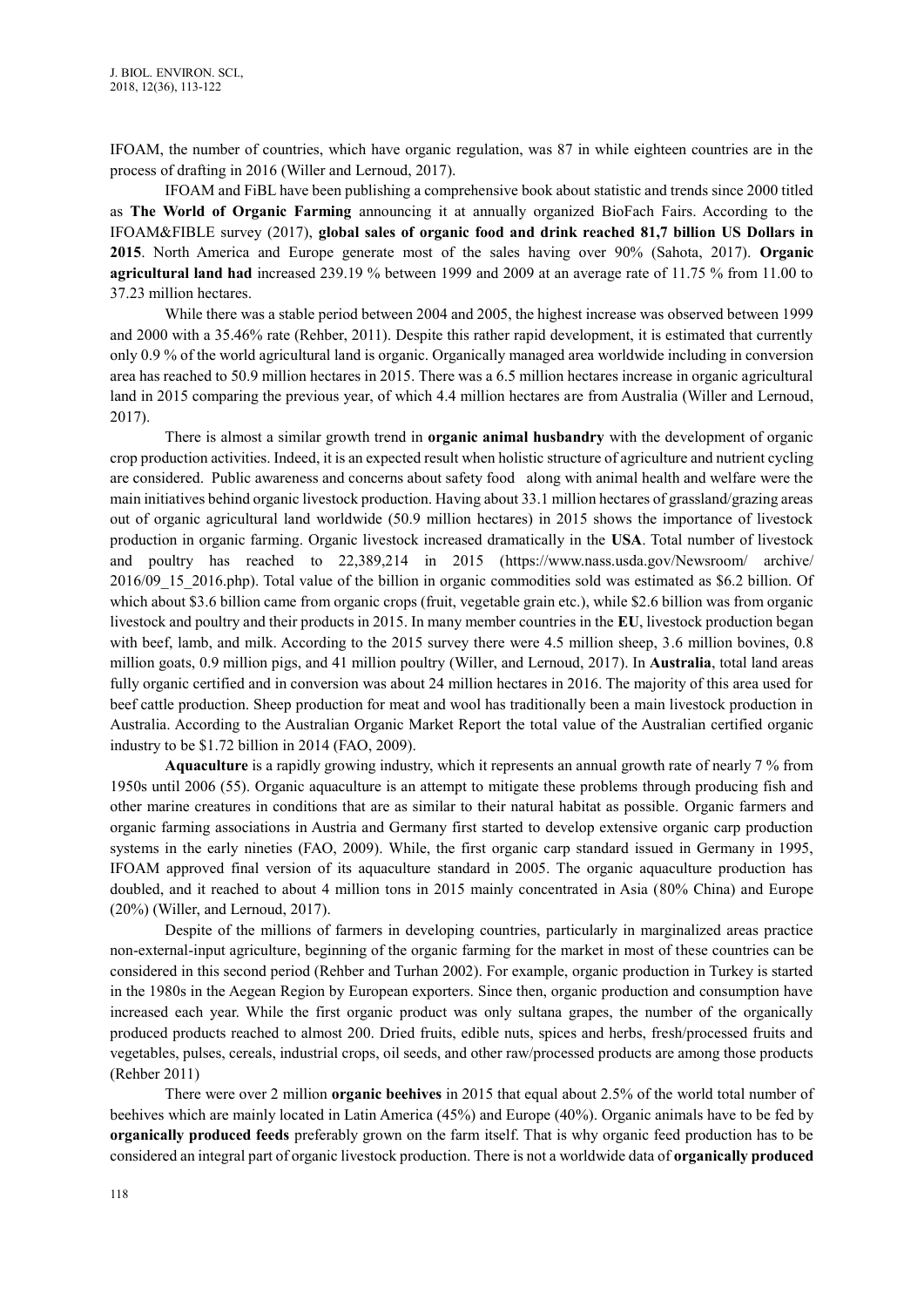**feeds.** However, in some studies shows **the shortage of organically produced feed as** a bottleneck for expansion of organic livestock sector (Green et al. 2009).

Four hundred and forty different **wild collected products** from 71 countries have been reported in recent statistics. The majority of countries (80%) are developing and emerging economies. About 150 and 200 thousands of people are involved in organic wild collection including collectors, local agents and processors. Approximately 39.4 million hectares of wild collection areas have been estimated including beekeeping areas in 2015 (Willer, and Lernoud, 2017).

# **FROM COMMERCIALIZATION TO CONVENTIONALIZATION-BIFURCATION**

Having a steady development during the last quarter of the  $20<sup>th</sup>$  century, organic farming has been labeled as being in a process of **commercialization-bifurcation** (Halberg et al., 2005). However, it is not possible to differentiate the period commercialization and conventionalization-bifurcation. **While the concept of conventionalization is used to explain the changing structure of the organic movement towards mainstream conventional (industrial) agriculture, bifurcation refers to the process by which organic farming adopts a dual structure** (Lockie, and Halpin, 2005). There are some theses, which argue that organic farming has been converged trough mainstream agro-food sector as long as commercialized. Some argue that conventionalization and bifurcation are simultaneously occurring others evaluate that bifurcation is an outcome of conventionalization (Buck et al. 1997, Konstantinidis, 2014). When we consider widely availability of the de facto organic farming and wild collection activities at least in some regions as in Turkey, especially for the developing world the second view seems more acceptable.

**The conventionalization-bifurcation theses are based on two main views**. **First view** is related to contemporary development of production and marketing structures in agro-food chain. Second view looks at conventionalization-bifurcation as one of the consequences of strict regulations in organic farming (Milestad, and Darnhofer, 2003). One of the main aims of organic farming is survival of family farms and supplying to local markets. On the other hand, being a part of the globalized food chain is one of the main drives behind the development of the organic movement. **This sounds like a big dilemma,** which is expressed by many scientists who support the main philosophy of organic farming. Today's organic market chains include food stores, gourmet specialty stores and e-commerce allowing a broadened number of products. Producers, manufacturers and supermarket chains of the mainstream agro-food sector have entered the organic marketplace. Multinational firms demand a large amount and rather uniform produce. This demand structure needs monoculture, specialization and larger acreage to provide economies of scale. **These changes will inevitably lead to an organic agriculture that increasingly converges with the conventional food industry (**Klonsky, 2000).

**According to second view,** certificated part of organic farming is subject to be conventionalized, while un-certified productions i.e., closed systems and de-facto organic production trying to survive as part of a bifurcated structure. Having a well-established and reliable inspection and certification system is vital for organic farming. However, the high certification costs paid to multinational companies are the main barriers for small farmers. Certification is a challenge for organic farmers not only because of the considerable production cost but also as a hard procedure to fulfill and a large number of documents to complete. That means available regulatory framework and certification system looks highly bureaucratic (Vairo, et al. 2007). Therefore, there is a group of farms has become an industrialized part of the mainstream agriculture. On the other hand, there are the farms, which produce a variety of products and still make their living through niche markets. They are selling their products directly to the consumers in a rather closed system and relying on their personal reputation to ensure product integrity (Lyson et al. 2004) There are different connotations used to describe bifurcation of organic agriculture by different scientists such as **pragmatic-pure**; conventional-artisanal; **indirect markets (organic litecertified)-direct markets (deep organic-non-certified)** etc. (Constance et al. 2008). The most used definitions are **deep and shallow organic farming** barrowed from ecology movement. (Coleman, 2004) **Deep organic farming,** after rejecting agricultural chemicals, uses freely available natural soil foods like deep-rooting legumes, green manures, and compost **Shallow organic farming**, after rejecting use of chemicals, looks for practical use of readymade organic inputs. Shallow organic farmers are mostly dependent on domestic and international commerce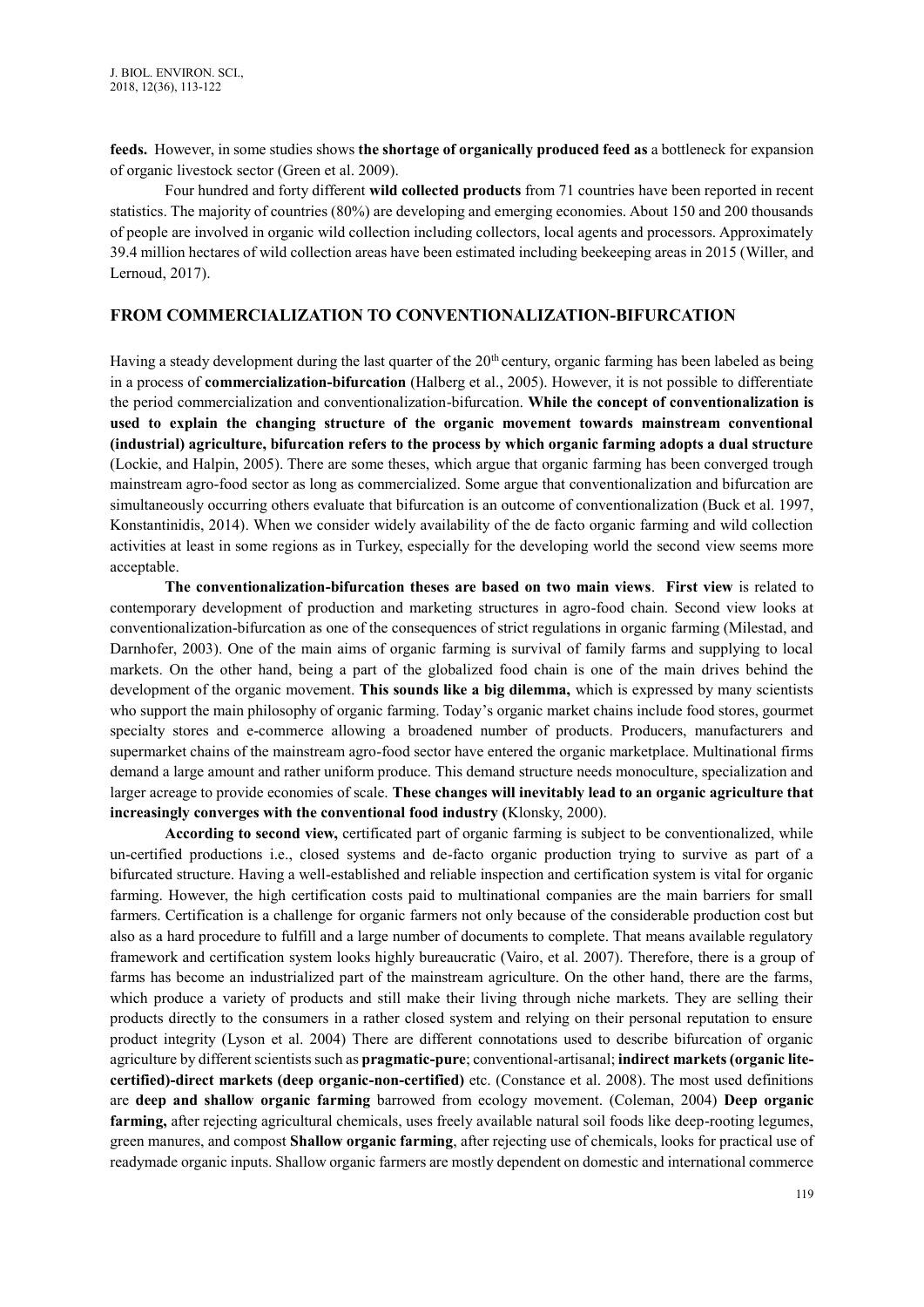and industrial agricultural establishments that they treat shallow farmers via chemical farming through controlling their input and output supply (Coleman, 2004).

This conventionalization-bifurcation thesis is not only desk-based assessments, but also **based on the some empirical field studies.** A study carried on in 2005 with a group of small and medium farmers in Andalusia, **Spain** shows that the current strict certification system in organic farming ignores and penalizes the possible transformative potential of the organic sector. Consequently the structure promotes conventionalization and bifurcation (Padilla and Guzman 2009). A research has been realized by **Best (2008)** to test some implications of the conventionalization hypothesis in **Germany**. The study was based on data collected from 973 organic farmers in three German regions during the spring of 2004. The results indicate that there some conventionalization signals in the studied regions. That means it is at the beginning stage. A comparison has been done between Germany and the New Zealand. It founds that recent developments in **New Zealand**, the German case is different. There is no bifurcation into ''deep organic'' farmers producing for the domestic market and ''organic lite'' farmers supplying the global market in Germany as in the farmers in New Zealand (Best, 2008). Same observations have been made for the **Netherland** that the influence of conventional agro-food commodity chains on organic agriculture is increasing and that the use of off-farm inputs is getting higher. Therefore, current practices in organic agriculture may have negative effects on issues like energy use, nutrient losses and recycling. It is argued that there are some conflicts with all IFOAM principle especially with the principles of ecology and health looking at the consequences of conventionalization in some sectors of organic agriculture in the Netherlands (De Wit and Verhoog, 2007).

**A research has been conducted by D.H. Constance, J. Y. Choi, and H. L. Ho-Glang in 2008.** It examines the conventionalization and bifurcation through a comparison of certified and non-certified organic producers in Texas provides a mixed support for the conventionalization thesis. The research had been based on the data collected from eighty-four farms (50 were certified and 34 were non-certified producers) (Constance et al. 2008).

**The conventionalization has been discussed in a working group** (2.6) in XXIII Congress of the European Society for Rural Sociology held in Vaasa, Finland in 2009. It is underlined that the debates on the thesis of conventionalization for over ten years yielded some various viewpoints and empirical evidences. Totally 12 papers have been discussed in that workshop. One of the important outcomes of that workshop was that "although conventionalization has not been identified as the dominant trend in organic farming, it represents a threat for organic farming development (Blanc et al. 2009).

J. R. Goldberger (2010) conducted a study in Washington State to evaluate effects on conventionalization. She used multiple regression analysis to investigate how perceived contributions of organic agriculture to economic, social and environmental sustainability. She found that conventionalization at farm level has a significant positive effect on economic sustainability while having a significant negative effect on environmental and social sustainability (Goldberger, 2010).

**Some scientists have criticized the methods used in assessing conventionalization in organic farming (**Darnhofer et al. 2010). **First** argument is that used data in such studies does not sufficiently reflect the heterogeneity and complexity of organic farming at farm level. **Second,** it is not considering early and late adopters. That means these approaches are fundamentally problematic. Because, they ignore the learning processes that leads to changes in knowledge and behavior of farmers after the conversion period (Padel et al. 2008). A similar weakness can be observed in some studies based on aggregated statistical data and assess changes in the 'average' organic farm at two points in time. These studies often conclude that organic farms are now larger and more specialized than they used to be. Darnhofer et al. (2010) shown that methods used in the conventionalization debate do not reliably assess conventionalization, as they tend to focus on structural characteristics (Darnhofer et al. 2010). They advised a comprehensive approach built on the organic principles that are based on some indicators. These indicators have to be comprehensively covering main principles of organic farming defined by IFOAM (2005) and do justice **to the holistic nature of organic farming.**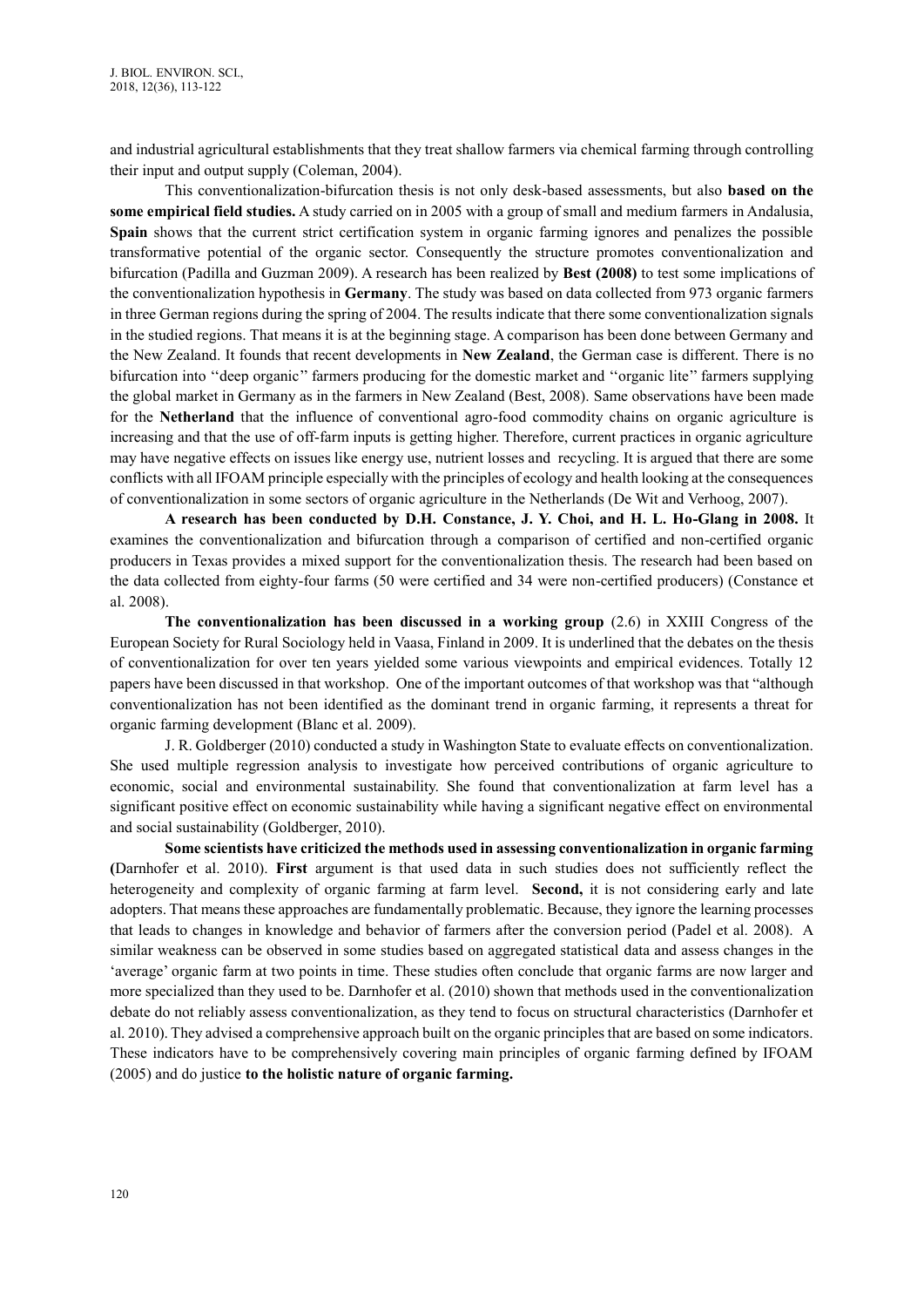#### **CONCLUSIONS**

It can be argued that after almost more than three decades, conventionalization of organic farming has been an unavoidable result in the contemporary global economic environment. In this structure, there is a need to develop reasonable indicators to measure conventionalization both in respect to size and scope. **In short, we need some criteria which show how many main principles of organic farming have been breached and to what extent.**

If we know that family farming and local production in organic production including closed system are a fact and we are supporting them, bifurcation structure in organic farming also has become a reality. Hence, having a bifurcated structure is an expected result rather than being a problem has to be solved in a highly commercialized environment. On the other hand, recent development in agro-ecologic farming alternatives which respectful to ecosystems, food safety etc. and in sensitivity and having strict control in the field of human, animal and environmental safety issues have created an easily observed rapprochement between farming alternatives including organic farming.

In this case, making stronger of implementation of some measures such as easy access to technical information and some organic inputs, and having an affordable and simple accreditation system have been gaining importance in order to keep family small size farms in the organic sector. Acting in an organized manner, i.e. under umbrella of a cooperative would help small family farms to combat difficulties that they faced in this environment. Supporting of the closed systems like community-supported agriculture is also important to achieve this target.

#### **REFERENCES**

Addison, K. 2008, Medical Testament, The Nature of Health (http://journeytoforever.org/ farm\_library/medtest/medtest\_intro.html)

- Anonymous, 2007, Overview of World Production and Marketing of Organic Wild Collected Products, ITC (International Trade Center), Doc. No. MDS-07-139. E
- Balfour, E., 1977, Towards a Sustainable Agriculture, The Living Soil, and The text is an address given by the Lady Eve Balfour to an IFOAM conference in Switzerland in 1977, Canberra Organic Grower Society Inc., (www.soilandhealth.org).
- Beeman, R. S., 1995, A Green and Permanent Land: Agriculture in the Age of Ecology, 1935-1985 (Retrospective Theses and Dissertations. Paper 10880)
- Best, H., 2008, Organic Agriculture and The Conventionalization Hypothesis: A Case Study From West Germany, Agricultural Human Values Vol.25, Issue 1, pp.95-106
- Bhagat, B. Bhagat, G., 2004, Organic by Default, The Irony of Organic Farming in India, (http://www.ecoworld.com/home/articlees 2.cfmltid= 349).
- Blanc, J., I. Darnhofer, S. Bellon (Conveners), 2009, European Society for Rural Sociology Congress, Theme 2: The Rural Bites Back Working Group 2.6, Conventionalization. Organic farmers bite back! [\(http://www.esrs2009.fi/2\\_6.html\)](http://www.esrs2009.fi/2_6.html)
- Buck, D.C. Getz, J. Guthman, 1997, From Farm to Table: The Organic Vegetable Commodity Chain in Northern California, Sociologia Ruralis, Vol.37 (1), pp.3-20.
- [Childs,](https://www.google.com.tr/search?hl=tr&tbm=bks&tbm=bks&q=inauthor:%22Gilbert+Childs%22&sa=X&ved=0CCUQ9AgwAWoVChMIm7mTz9OXyQIVgVksCh2WLAPD) G., 1996[, Rudolf Steiner: His Life and Work,](https://books.google.com.tr/books?id=ZSQVc-Ai04MC&printsec=frontcover&dq=inauthor:%22Gilbert+Childs%22&hl=tr&sa=X&ved=0CCcQ6AEwAmoVChMIm7mTz9OXyQIVgVksCh2WLAPD) [Rudolf Steiner's Ideas in Practice Series,](https://www.google.com.tr/search?hl=tr&tbo=p&tbm=bks&q=bibliogroup:%22Rudolf+Steiner) Steiner-Books, 94 s.
- Coleman, E., 2004, Can Organics Save Family Farms, [\(www.therake.com\)](http://www.therake.com/)<http://www.organicconsumers.org/organic/save090604.cfm>
- Constance, D. H., J. Y. Choi, H. L. Ho-Glang, 2008, Conventionalization, Bifurcation, and Quality of Life: Certified and Non-Certified Organic Farmers In Texas, Southern Rural Sociology, 23(1), pp. 208-234.
- Darnhofer, I., T. Lindenthal, R. Kratochvil, W. Zollitsch, 2010, Conventionalization of Organic Farming Practices: From Structural Criteria Towards An Assessment Based On Organic Principles. A review, Agronomy for Sustainable Development, Vol. 30 (1), pp. 67-81
- De Wit J., H. Verhoog, 2007, Organic Values and The Conventionalization of Organic Values and The Conventionalization of Organic Agriculture NJAS - Wageningen Journal of Life Sciences Vol. 54 (4), pp. 449-462.
- Elzen, B., F. W. Geels, K. Green, 2004, System Innovation and the Transition to Sustainability: Theory, Evidence and Policy Edward Elgar Publishing, 315 p.
- FAO 2009, The State of World Fisheries and Aquaculture 2008, pp. 176. SOFIA, Rome
- Faulkner, E., 1945, Ploughman's Folly Michael Joseph Ltd., BIoomsbury Street, London, [\(http://journeytoforever.org/farm\\_library/folly/follyToC.htm](http://journeytoforever.org/farm_library/folly/follyToC.htm)
- Fukuoka, M., 2001, The One-Straw Revolution, An Introduction to Natural Farming, with a Preface by P. Aggarwal Edited by Larry Korn, Other India Press Mapusa, Goa, India, 183p.
- Goldberger, J.R. 2010, Conventionalization, Civic Engagement, and The Sustainability of Organic Agriculture, Journal of Rural Studies Vol.27, pp. 288-296
- Green, C.R., Dimitri, C., Lin, B., McBride, W., Oberholtzer, L., and Smith, T., 2009, Emerging Issues in the US Organic Industry, Economic Research Service / USDA, Research Bulletin 55, 36 p.
- Halberg, N., Alroe, H.F., and Kristensen, E.S., 2005, Synthesis: Perspective for Organic Agriculture in Global Context (In: Global Development of Organic Agriculture: Challenges and Prospects, CABI)